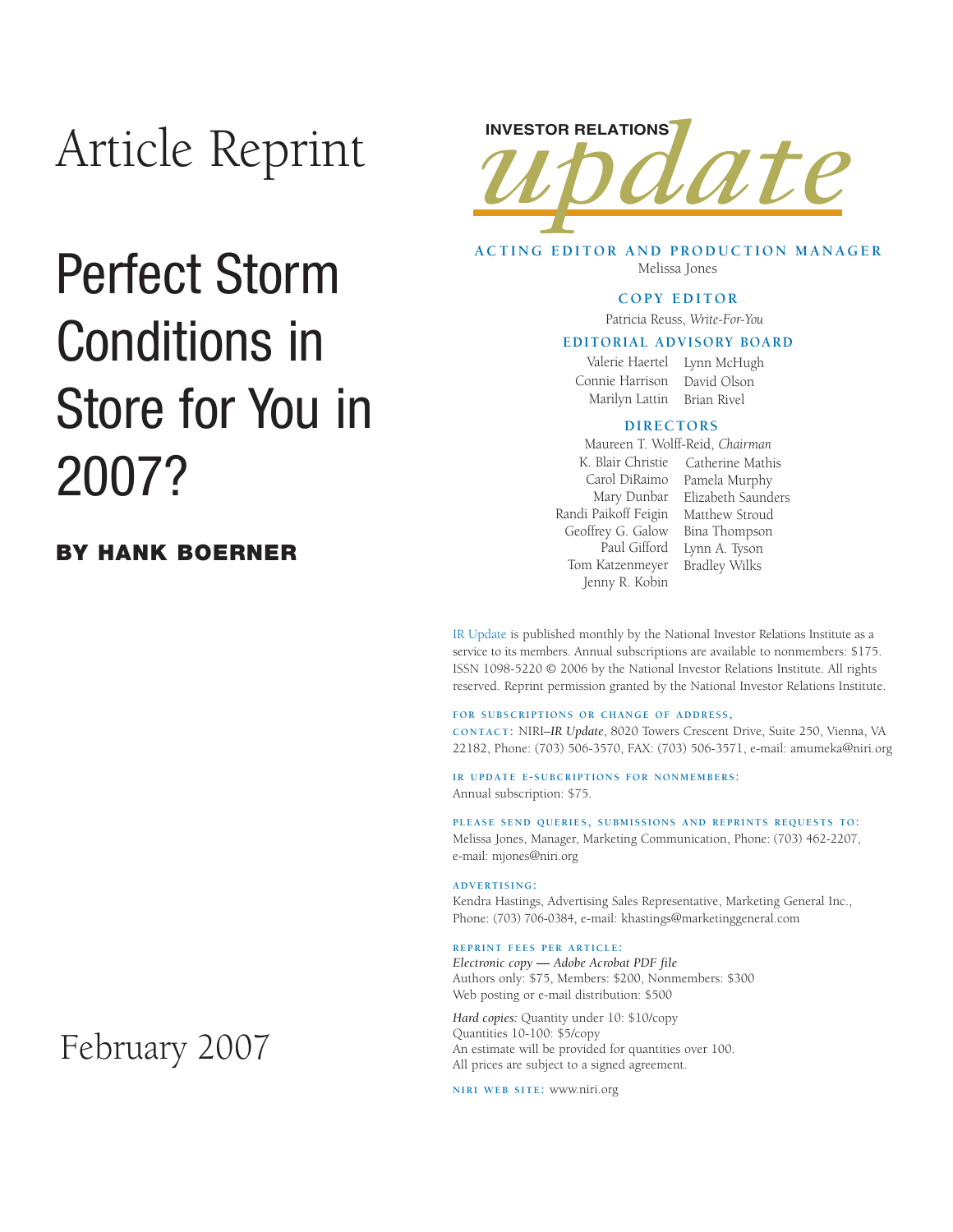## FOR YOU IN 2007? CONDITIONS **IN STORE**  PERFECT STORM **BY HANK BOERNER**

**n his best-selling book, "Perfect Storm," author Sebastian Junger spins a harrowing tale of a 1991 North Atlantic storm that created a rare combination of factors meteorologists dubbed "the perfect storm" — one that created real crises events for those who could not prepare ahead of time or were out at sea and caught up in its fury. The storm conditions were created when three powerful weather systems converged; author Junger explains that he had misgivings about calling the situation "perfect," but in meteorological terms, the storm could not have possibly been worse. And said, "I've written as complete an account as possible of something that can never be fully known…" So it is in the financial world. The prognosticator's role is always a dicey one, but in retrospect there have certainly been other Perfect Storm situations that have occurred both in Corporate America and on Wall Street that have left companies feeling as if they**  $\left[\begin{matrix} \n\frac{1}{a} \n\end{matrix}\right]$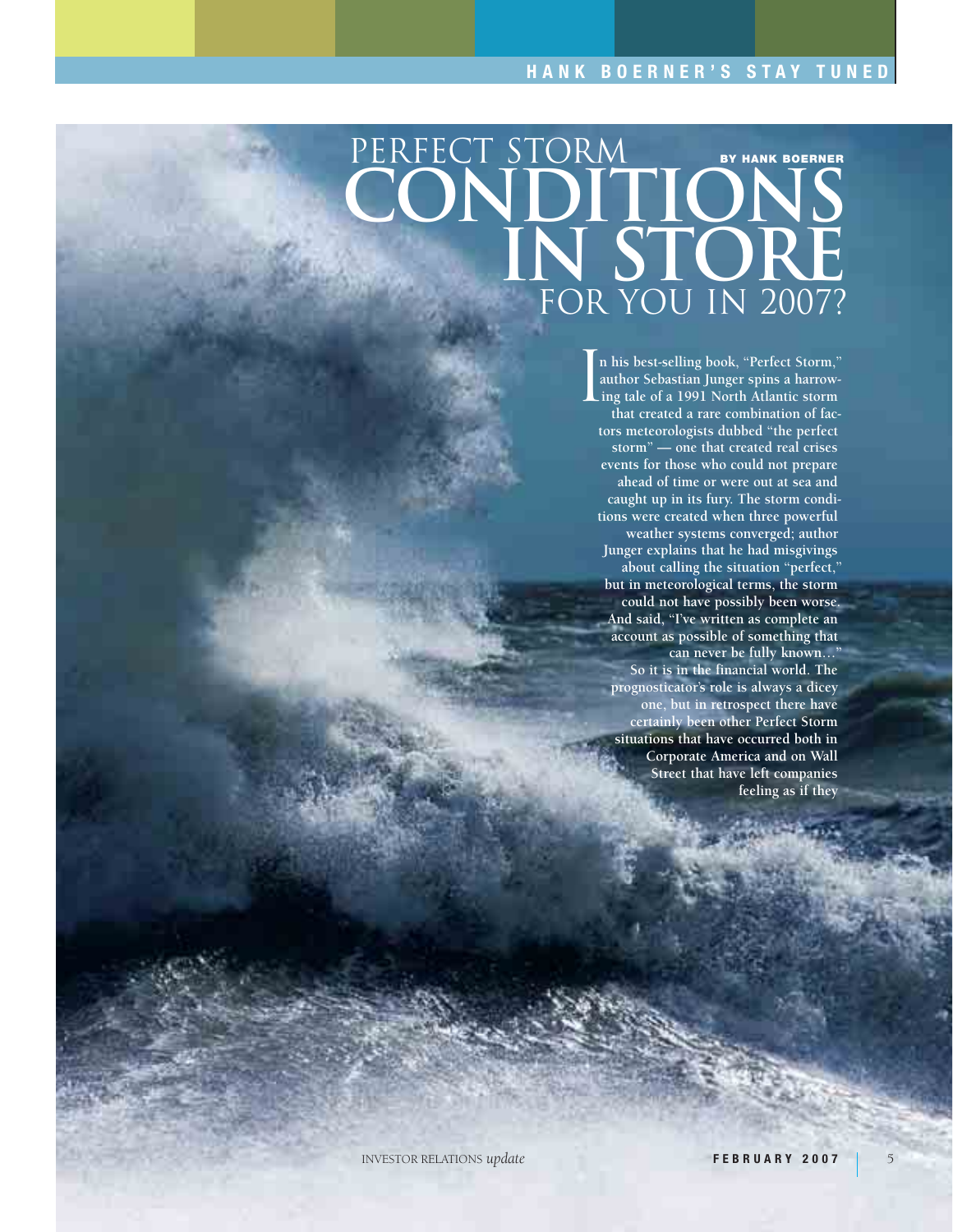### **HANK BOERNER'S STAY TUNED**



have been swept into the maw of 110-foot swells and 100 mph winds. The financial collapse of Enron, Fortune's 7th largest ranked company, followed by the largest corporate bankruptcy in history — WorldCom — and a string of other lesser financial hurricanes created the momentum to led to passage of the Sarbanes-Oxley Act in July 2002 and the wide range of reforms that followed.

*Hank Boerner*

With these lessons in mind, we scanned the horizon for

other gathering storm clouds and Perfect Storm-type conditions that could challenge the investor relations professional, as well as financial executives, senior management and even boards of directors. We can clearly track the convergence of several important trends in the first half of 2007 that could have very powerful effects on corporate IROs.

**Stay Tuned to...** the challenges raised by the requirements for "total" executive compensation disclosure. This issue, one that has been dubbed "the coming hailstorm" for IROs kicks in with 2006 financial reports. CEO compensation will be an anchor in some shareholder-filed proxy resolutions that tie to other issues — some focused on traditional corporate governance topics, and others on social, environmental and related topics.

**Stay Tuned to...** the importance of environmental, social and governance policies practices and factors, or ESG. ESG represents the convergence of many different issues, topics and action points, most of which are clustered under umbrella terms that all IROs are familiar with: corporate governance, corporate citizenship, corporate responsibility, accountability, socially responsible investing, sustainable investments, and triple-bottom line. ESG factors are clearly now of growing importance to both individual and institutional investors.

**Stay Tuned to...** rising investor and broad-based societal expectations for clear demonstrations of "good citizenship" by publicly owned companies You may know about corporate social responsibility (CSR); investors and stakeholders do want communication and they also demand clear, demonstrable action that can be assigned metrics. These often "intangible" issues are growing in importance alongside your traditional financial (and tangible) metrics.

Thomson Financial recently circulated a "Strategic Resource" document — "What IROs Need to Know Now About Corporate Responsibility" — that spells out for IROs the specifics of CSR and its importance to investors. In a recent Thomson survey of institutional investors, a whopping 89 percent of respondents rated corporate governance as either a primary (21 percent) or secondary (68 percent) influence in investment decision-making. That means portfolio managers representing \$13+ trillion in assets under management now "take corporate responsibility" into consideration. These are facts "IR professionals cannot afford to ignore," say Thomson Financial Strategic Research team authors.

Thomson Strategic Research team authors list the key areas of demonstrable concern for institutions as:

1. Environmental impact of corporate activities

- 2. Global labor standards
- 3. Equal employment opportunity
- 4. Product safety (and related product lifecycle stewardship)
- 5. Supply chain
- 6. Corporate political contributions
- 7. Ethics and the firm's corporate governance

**Stay Tuned to...** rising, focused and more aggressively pressed institutional investor demands being made on corporate management that respond to these concerns in practical terms. Calvert, the prominent socially responsible investment mutual fund advisory firm and the Institute for Responsible Investment (IRI) are reported to be working on a report, due Spring 2007, that benchmarks corporate performance on key sustainability metrics — the key metrics of energy efficiency, land use, stakeholder involvement, housing affordability — to create greater understanding of the ESG policies of the nation's largest publicly owned homebuilding companies. The long-term objective is to promote interest in and commitment to residential development that delivers financial, social and environmental returns.

**Stay Tuned to...** the global effects of your company's ESG policies and practices. It is now the rare company that is not involved in the global marketplace, and what decision-makers and influencers outside the U.S. think of your company could be important. The United Nations Global Compact advances a set of 10 principles dealing with human resources, labor, the environment and global corruption for voluntary adoption by corporations. The UN formally delisted 500 companies from the Compact roster in 2006 for failing to publish progress reports.

**Stay Tuned to...** anything having to do with global warming, climate change, carbon emissions — almost any factor of the "E" in ESG and your company. As *Business Week* observed in its "Best of 2006" story compilation, *"… this was the year global warming went from controversial to conventional for much of the corporate world … a growing list of blue chips are formally including climate change in their long-range plans…"*

While global warming issues and concerns may have not been a financial, tangible metric in your dealings with investors and analysts, the storm clouds are clearly gathering for many,